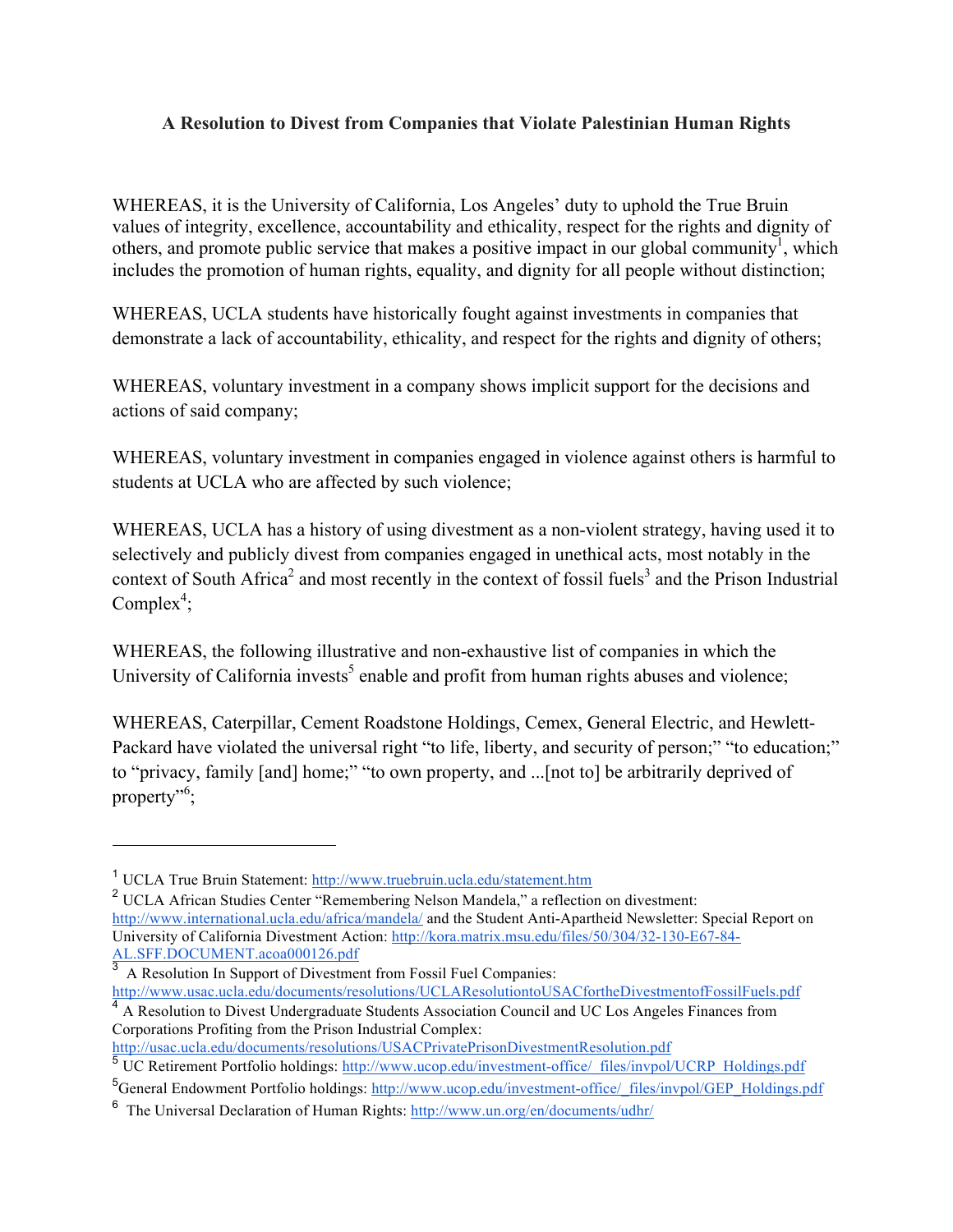WHEREAS, Caterpillar has violated these rights by continually providing engineering tools and bulldozers routinely used in the demolition of Palestinian homes, refugee camps, water cisterns, and agricultural fields in the West Bank and Gaza<sup>7-8</sup>, and by providing bulldozers used to expand settlements and construct the Separation Wall and checkpoints throughout the West Bank<sup>7</sup>, which have been ruled to be in violation of international law in the International Court of Justice's 2004 Advisory Opinion<sup>9</sup>;

WHEREAS, by providing cement and other building materials, Cement Roadstone Holdings (CRH) has contributed to the construction of military checkpoints, the Separation Wall, and settlements within the occupied Palestinian territory <sup>10-11</sup>:

WHEREAS, Cemex also owns and operates manufacturing plants in West Bank settlements, exploiting Palestinian natural resources in violation of international  $law^{12}$ ;

WHEREAS, CRH and Cemex have supplied building materials used to build illegal settlements, the Separation Wall, and checkpoints within the occupied Palestinian territory<sup>13</sup>;

WHEREAS, General Electric (GE) manufactures and supplies engines for A64 Apache Helicopters, which are systematically used in attacks on Palestinian civilians, and whereas these attacks constitute severe human rights violations and war crimes as documented by Amnesty International<sup>14</sup>;

http://projectcleanhands.wordpress.com/2010/04/30/2009-project-clean-hands-report-crh

 $\overline{a}$ 

<sup>7</sup> Human Rights Watch report "Razing Rafah: Mass Home Demolitions in the Gaza Strip," citing Caterpillar's activities in the Gaza Strip: http://www.hrw.org/print/reports/2004/10/17/razing-rafah

<sup>&</sup>lt;sup>8</sup> Amnesty International report "Israel and the Occupied Territories: Under the Rubble: House Demolition and Destruction of Land and Property," citing Caterpillar bulldozers' role in demolitions of Palestinian homes and property in the West Bank: http://www.amnesty.org/en/library/info/MDE15/033/2004/en;

<sup>9</sup> International Court of Justice: Legal Consequences of the Construction of a Wall in the Occupied Palestinian Territory (9 July 2004) http://www.icj-cij.org/docket/index.php?pr=71&code=mwp&p1=3&p2=4&p3=6 <sup>10</sup> Project Clean Hands' report on Cement Roadstone Holdings:

<sup>&</sup>lt;sup>11</sup> Who Profits report on Cement Roadstone Holdings: http://www.whoprofits.org/company/cement-roadstoneholdings-crh

<sup>&</sup>lt;sup>12</sup> Who Profits report on Cemex: http://whoprofits.org/sites/default/files/cemex\_corporate\_watch\_may\_2011.pdf <sup>13</sup> See above. Also see New England United Methodist Church reports on said companies:

http://www.neumc.org/console/files/oFiles\_Library\_XZXLCZ/Companies\_Recommended\_for\_Divestment\_HJKK VNTP.pdf and documentation on said companies:

http://www.neumc.org/console/files/oFiles\_Library\_XZXLCZ/NEUMC\_Divestment\_Report\_-FINAL\_060407img\_PM2YX4SR.pdf

<sup>&</sup>lt;sup>14</sup> Amnesty International report "Fueling Conflict: Foreign Arms Supplies to Israel/Gaza" citing General Electric military sales used in conflict: http://www.amnesty.org/en/library/asset/MDE15/012/2009/en/278d5cfc-0b39-4409 bd68-4c6f44d99a64/mde150122009en.pdf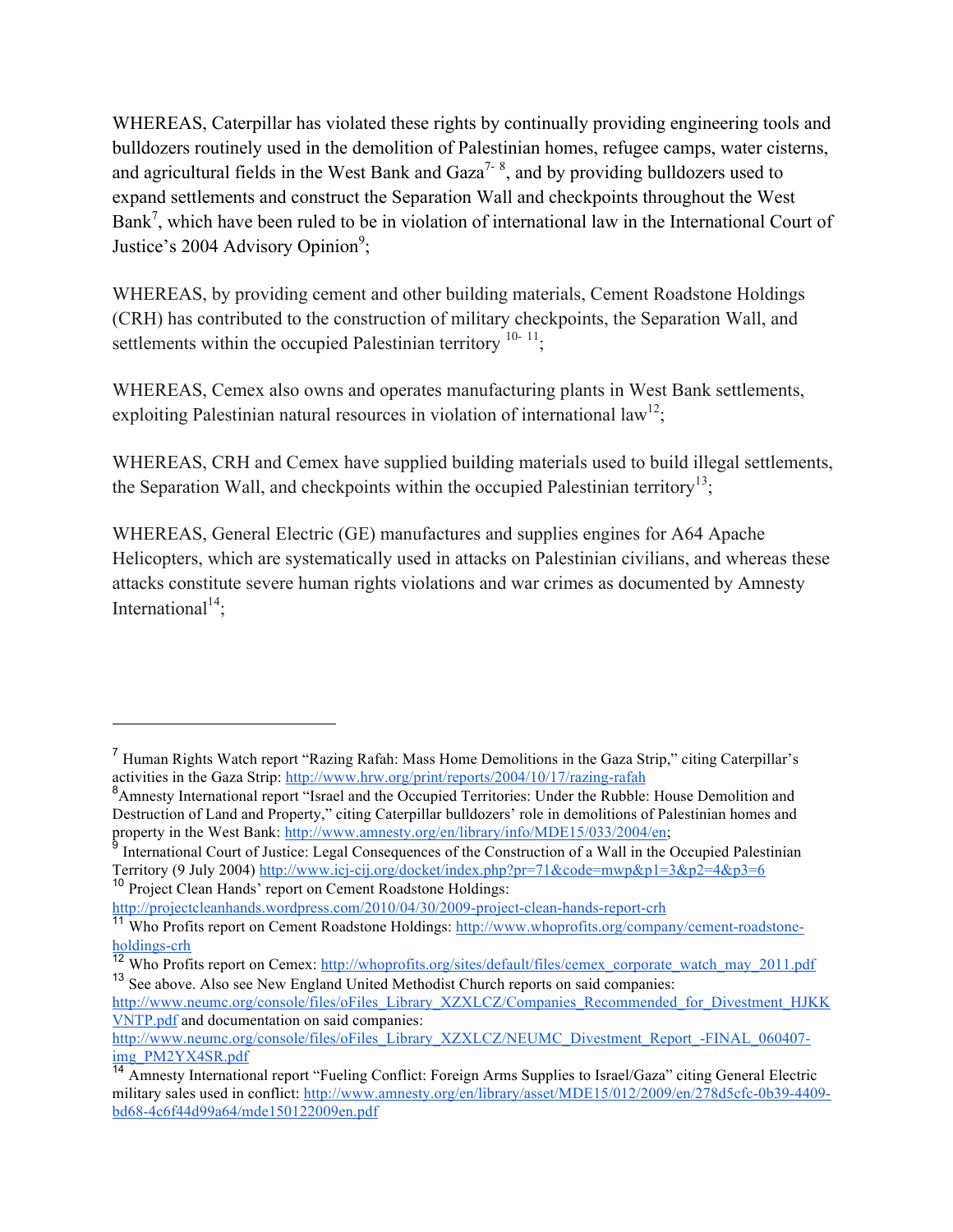WHEREAS, Hewlett-Packard Company (HP) provides biometric identification systems used at Israeli military checkpoints, which restricted the freedom of movement of Palestinians, facilitate discrimination against Palestinians, and reinforce a stratification of citizenship<sup>15</sup>;

WHEREAS, HP profits from global mass incarceration and provides prisoner data systems for the Department of Homeland Security's Immigration and Customs (ICE) Law Enforcement Support Center<sup>16</sup>;

WHEREAS, these five companies have been directly engaged by various public campaigns and concerned investors about their complicit involvement in the previously mentioned human rights violations to no avail<sup>17</sup>;

WHEREAS, Caterpillar, Cemex, CRH, GE, and HP directly profit from the ongoing violations of international law and human rights and have an economic stake in the continuation of these violations;

LET IT BE RESOLVED, that the Undergraduate Students Association Council of the University of California, Los Angeles calls upon the University of California to withdraw investments in securities, endowments, mutual funds, and other monetary instruments with holdings in the aforementioned companies, until these companies are no longer engaged in the violation of human rights and other behavior deemed unethical by the UCLA community, and at such time and in such manner as fund trustees may determine;

LET IT FURTHER BE RESOLVED, that if it is found that UCLA funds are being invested in any of the above mentioned companies, the Undergraduate Students Association Council of the University of California, Los Angeles calls upon UCLA to divest all stocks and securities of such companies, at such time and in such manner as fund trustees may determine, with the goal of maintaining the divestment, in the case of said companies, until they cease these specific practices;

LET IT FURTHER BE RESOLVED, that the Undergraduate Students Association Council of the University of California, Los Angeles calls upon UCLA and the UCLA Foundation to refrain from making further investments, and to advocate that the UC system not make further investments, in any companies engaged in the violation of human rights or other behavior deemed unethical by the UCLA community;

 $\overline{a}$ 

<sup>&</sup>lt;sup>15</sup> Who Profits' report on HP's involvement in settlements and occupation infrastructure: http://www.whoprofits.org/company/hewlett-packard-hp

<sup>&</sup>lt;sup>16</sup> Global Exchange's report on HP, which includes a section on its services to the prison and immigration systems in the United States: http://www.globalexchange.org/economicactivism/hp/why

<sup>&</sup>lt;sup>17</sup> The United Methodist Church's record of engagement with Caterpillar: http://www.rabbisletter.org/caterpillartells-methodists-it-will-not-change-business-practices-relating-to-palestine/; and record of engagement with Hewlett-Packard: http://www.pcusa.org/media/uploads/mrti/pdfs/2012-mrti-report-9-9-11.pdf